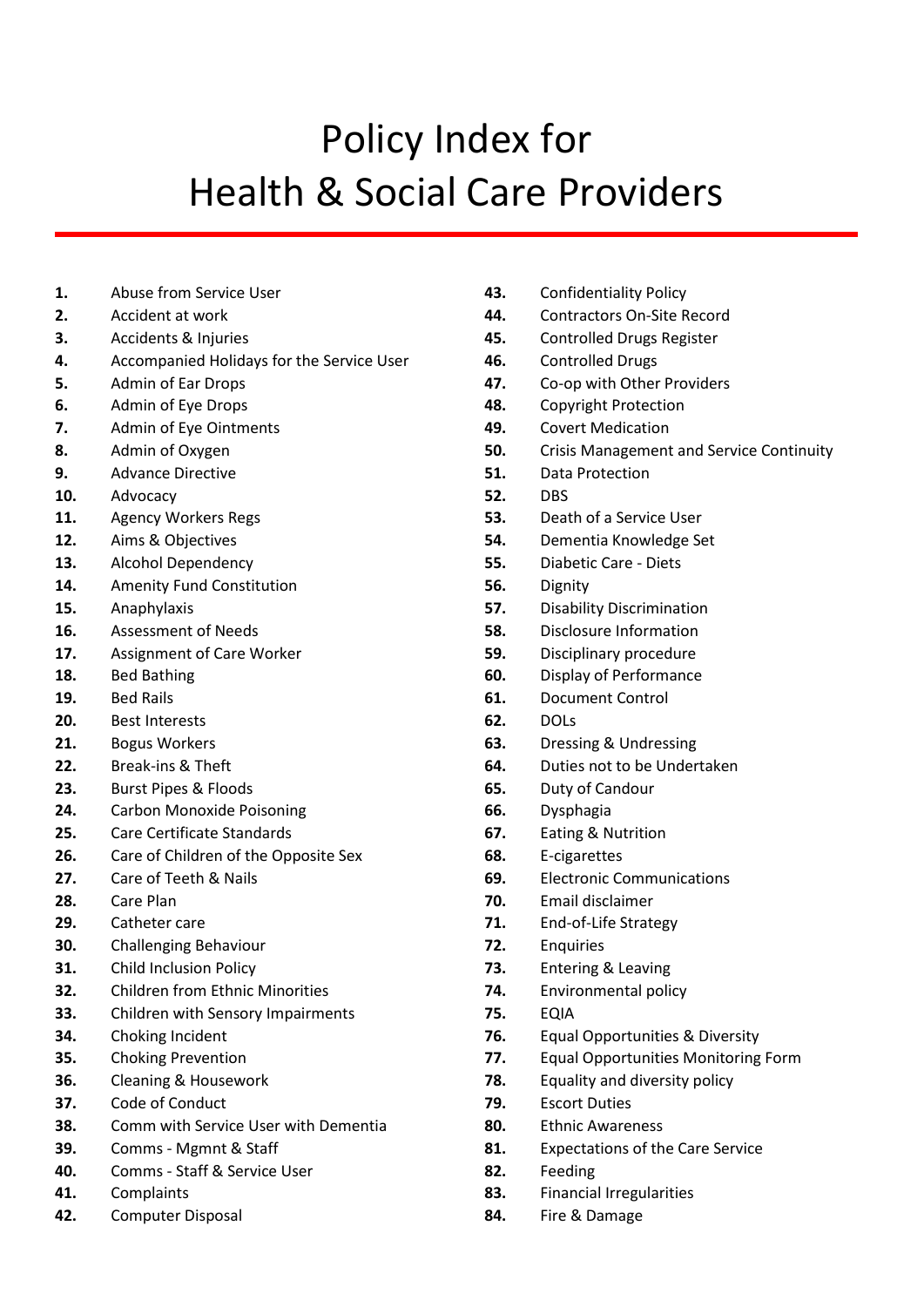- **85.** Fire Drills
- **86.** Fire Risk Assessment
- **87.** First Aid Policy
- **88.** Fit & Proper Persons
- **89.** Food Allergies & Intolerances
- **90.** Food Preparation
- **91.** Fraud & Corruption
- **92.** Fuel & Heating
- **93.** Fundamental Standards of Care
- **94.** Gas Leaks
- **95.** Gifts & Gratuities
- **96.** Good Governance
- **97.** Good Practice
- **98.** Handwashing-and-hygiene-protocol
- **99.** Harassment from Service User
- **100.** Hazardous Substances
- **101.** Health and Safety policy
- **102.** Heatwave Policy
- **103.** HIV-AIDS-policy-clients
- **104.** Home Cleaning Schedule
- **105.** Homely or Household Remedies
- **106.** Human Rights Act 1998
- **107.** Identity (Dementia Care)
- **108.** Independence & Autonomy
- **109.** Inducements & Conflict of Interests
- **110.** Induction Checklist
- **111.** Infection Control Monitoring Form
- **112.** Information Security
- **113.** Insurance
- **114.** Intimate Care
- **115.** JD Admin Assistant
- **116.** JD Care Worker
- **117.** JD Co-ordinator
- **118.** JD Deputy Manager
- **119.** JD Live-in Carer
- **120.** JD Manager
- **121.** JD Proprietor
- **122.** JD Senior Care Worker
- **123.** Key-holding
- **124.** Latex Sensitivity
- **125.** List of Specified Documents
- **126.** Management of the Service Policies
- **127.** Manual Handling Activities
- **128.** MCA Assessment & Review child
- **129.** MCA Assessment & Review
- **130.** Medication Administration
- **131.** Medication Errors
- **132.** Medication General Policy
- **133.** Medication PRN
- **134.** Medication Safe Disposal
- **135.** Medication Safe Storage
- **136.** Medication Administration Record
- **137.** Medicines Administration to Child
- **138.** Menu Planning
- **139.** Missing Child
- **140.** Missing Laundry Form
- **141.** Mobile Phones
- **142.** Monitoring & Review
- **143.** Monitoring EO & Diversity
- **144.** Needlestick injuries protocol
- **145.** Non-compliances
- **146.** Non-Response
- **147.** Notifications to CQC
- **148.** Nutritional Support Policy
- **149.** Out-of-Hours Management
- **150.** Pain Control
- **151.** Participation Policy
- **152.** PEG Tube Feeding
- **153.** Performance Appraisals
- **154.** Personal Care & Hygiene
- **155.** Personal Planning
- **156.** Person-Centred Care
- **157.** Person-Centred Dementia Care
- **158.** Physical Intervention
- **159.** Planned Outings for the Child
- **160.** Planning & Shopping
- **161.** Policy on MCA
- **162.** Power Failure
- **163.** PPE
- **164.** Prevention of Pressure Sores
- **165.** Preventive & Corrective Action
- **166.** Privacy
- **167.** Product Data Sheets
- **168.** Promotion of Continence
- **169.** Qual & Training
- **170.** Quality Auditing
- **171.** Quality Policy
- **172.** Race Relations
- **173.** Recognising and Understanding Abuse
- **174.** Records & Access to Personal Files
- **175.** Records kept at Service Users Home
- **176.** Recruitment policy
- **177.** Respect
- **178.** Restraint Policy
- **179.** Right to Search Staff
- **180.** Safe Use of Hoists
- **181.** Safe Use of RCDs
- **182.** Safe Use of Wheelchairs
- **183.** Safeguarding Children Allegations
- **184.** Safeguarding Children Internet